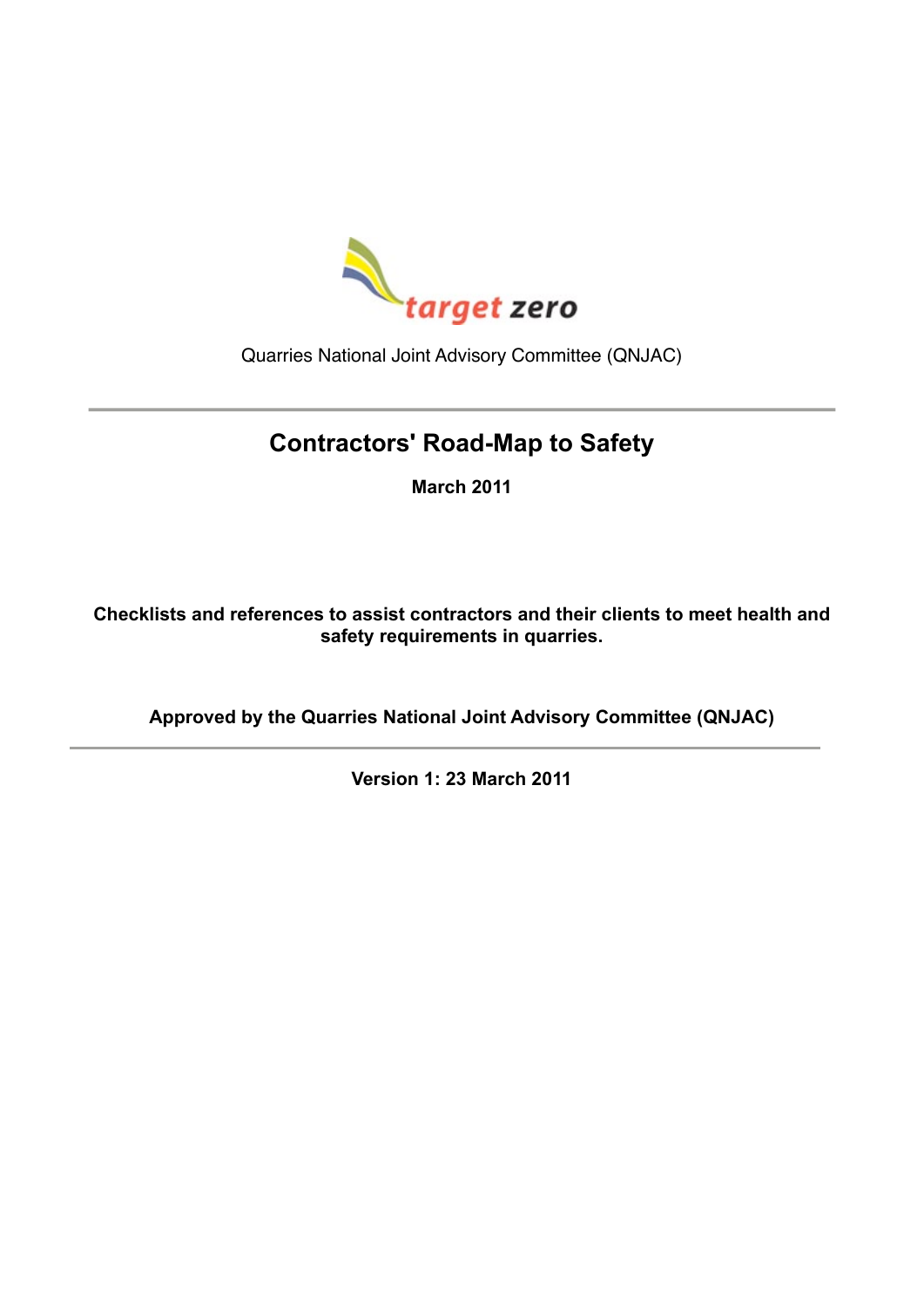### Contractors' Roadmap to Safety





#### **[Pre-Site Assessment Information](#page-2-0)**

This is information which a contractor should supply to the Site Operator before any site work commences.

#### **[Work Specific Site Requirements](#page-3-0)**

This is information which a contractor should supply to the Site Operator before any site work commences.



#### **[Basic Site Induction List](#page-4-0)**

This is information which a Site Operator should supply to the contractor before any site work commences.



#### **[Pre-Task Controls](#page-5-0)**

This is information which a contractor should supply to the Site Operator before any site work commences.



Incident Alerts



**[Best Practices](http://www.safequarry.com/BestPractice.aspx)** [\(http://safequarry.com/BestPractice](http://safequarry.com/BestPractice.aspx))

**[Incident Alerts](http://www.safequarry.com/IncidentReports/IncidentAlert.aspx)** [\(http://safequarry.com/IncidentReports](http://safequarry.com/IncidentReports))

**[HSE Quarry Website](http://www.hse.gov.uk/quarries/index.htm)** [\(http://www.hse.gov.uk/quarries\)](http://www.hse.gov.uk/quarries)



**[SafeQuarry.com](http://www.safequarry.com/)** [\(http://www.safequarry.com](http://www.safequarry.com))



**[British Aggregates Association](http://www.british-aggregates.co.uk/)** [\(http://www.british-aggregates.co.uk](http://www.british-aggregates.co.uk))



Information

**[Coalpro Health & Safety - The Confederation of UK](http://www.coalpro.co.uk/hs.shtml)  [Coal Producers](http://www.coalpro.co.uk/hs.shtml)** [\(http://www.coalpro.co.uk/hs.shtml\)](http://www.coalpro.co.uk/hs.shtml)

coal<sup>pro</sup>

**[Mineral Products Association](http://www.mineralproducts.org/)** [\(http://www.mineralproducts.org\)](http://www.mineralproducts.org)



**[Aggregates & Recycling Information Network](http://www.agg-net.com/)** [\(http://www.agg-net.com\)](http://www.agg-net.com)



**[Institute of Quarrying](http://www.quarrying.org/)** [\(http://www.quarrying.org](http://www.quarrying.org))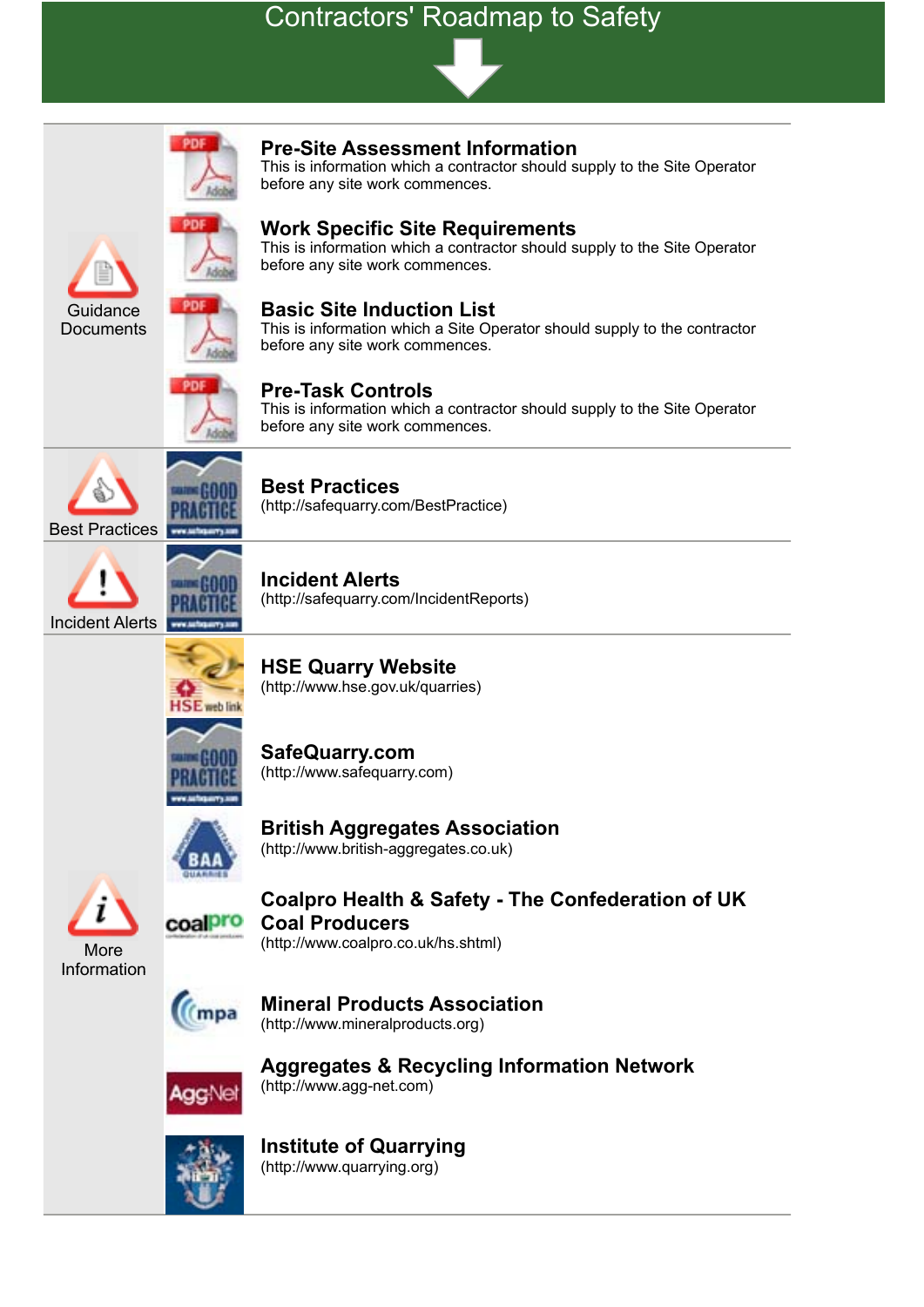## Pre-Site Assessment Information

<span id="page-2-0"></span>This is information a contractor should make available to the Site Operator prior to commencing any site works

| <b>Company Name</b>        | Date             |
|----------------------------|------------------|
| Site / Client              | Signature        |
| <b>Project Description</b> | <b>Full Name</b> |

Provided? The "Quarry Passport" is regarded as the preferred demonstration of the minimum level of Industry Safety Awareness

|    | 1. Company Liability Insurances                                                                                                                                                                                                      |
|----|--------------------------------------------------------------------------------------------------------------------------------------------------------------------------------------------------------------------------------------|
| 2. | Vehicle Insurances                                                                                                                                                                                                                   |
| 3. | <b>Company Structure</b>                                                                                                                                                                                                             |
| 4. | Operatives Competency and Worthiness                                                                                                                                                                                                 |
| 5. | Risk Assessment (Example) <b>Constant (Example</b> )                                                                                                                                                                                 |
|    | 6. Example Safe Working Procedure or Method Statement                                                                                                                                                                                |
|    | 7. PPE Availability and Usage <b>Fig. 2016</b>                                                                                                                                                                                       |
|    | 8. Health and Safety Policy <b>Constant Contract Construct Constant Constant Constant Constant Constant Constant Constant Constant Constant Constant Constant Constant Constant Constant Constant Constant Constant Constant Con</b> |
|    | 9. Environmental Policy & Permits                                                                                                                                                                                                    |
|    | 10. Plant & Equipment Calibration Register or Certification                                                                                                                                                                          |
|    | 11. Electrical Equipment PAT Testing Certification                                                                                                                                                                                   |
|    | 12. Lifting Equipment Register or Certification                                                                                                                                                                                      |
|    | 13. COSHH Information                                                                                                                                                                                                                |
|    | 14. Occupational Health Policy                                                                                                                                                                                                       |
|    | 15. CPD (Continuing Professional Development) if available                                                                                                                                                                           |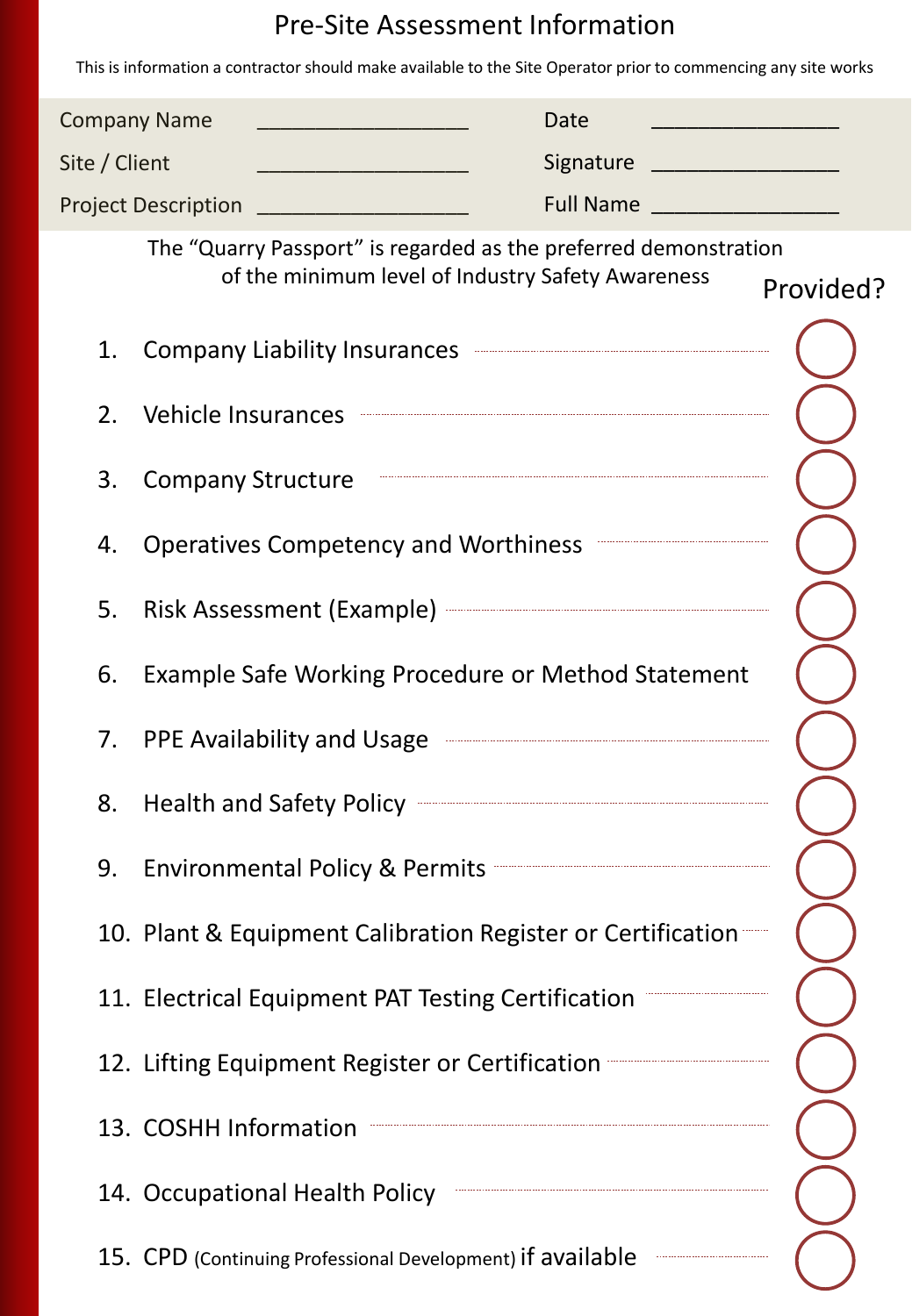# Work Specific Site Requirements

<span id="page-3-0"></span>This is information a contractor should make available to the Site Operator prior to commencing any site works. The Site Operator should agree with these requirements.

| <b>Company Name</b>                                                                                                                                                                                                                                                                                                 | Date                                                                          |                         |
|---------------------------------------------------------------------------------------------------------------------------------------------------------------------------------------------------------------------------------------------------------------------------------------------------------------------|-------------------------------------------------------------------------------|-------------------------|
| <u> 1989 - Johann John Stone, markin biskup fan de ferskearre oant it ferskearre oant it ferskearre oant it fers</u>                                                                                                                                                                                                |                                                                               |                         |
| Site / Client<br><b>Project Description</b><br><u> 1960 - Johann Barn, mars ann an t-</u><br>SWP / RA for working with:<br>Electricity <b>Electricity</b><br>1.<br>2.<br>Water<br>Operational Plant<br>3.<br>4.<br>Noise <b>Noise</b><br>5.<br>6.<br>Machinery <b>Constitution</b> Machinery<br>7.                  | Signature ___________________<br>Full Name ___________________<br>Applicable? | <b>SWP</b><br>Provided? |
| Drilling / Blasting <b>Constitution</b><br>8.<br><b>Abrasive Wheels</b><br>9.<br>10. Asbestos<br>11. Hand Tools including Vibratory <b>Commission</b><br>12. Confined Spaces<br>13. Manual Handling <b>Constanting</b><br>15. Isolation Procedures<br>16. Permit to Work <b>Allen Strategier 16. Permit to Work</b> |                                                                               |                         |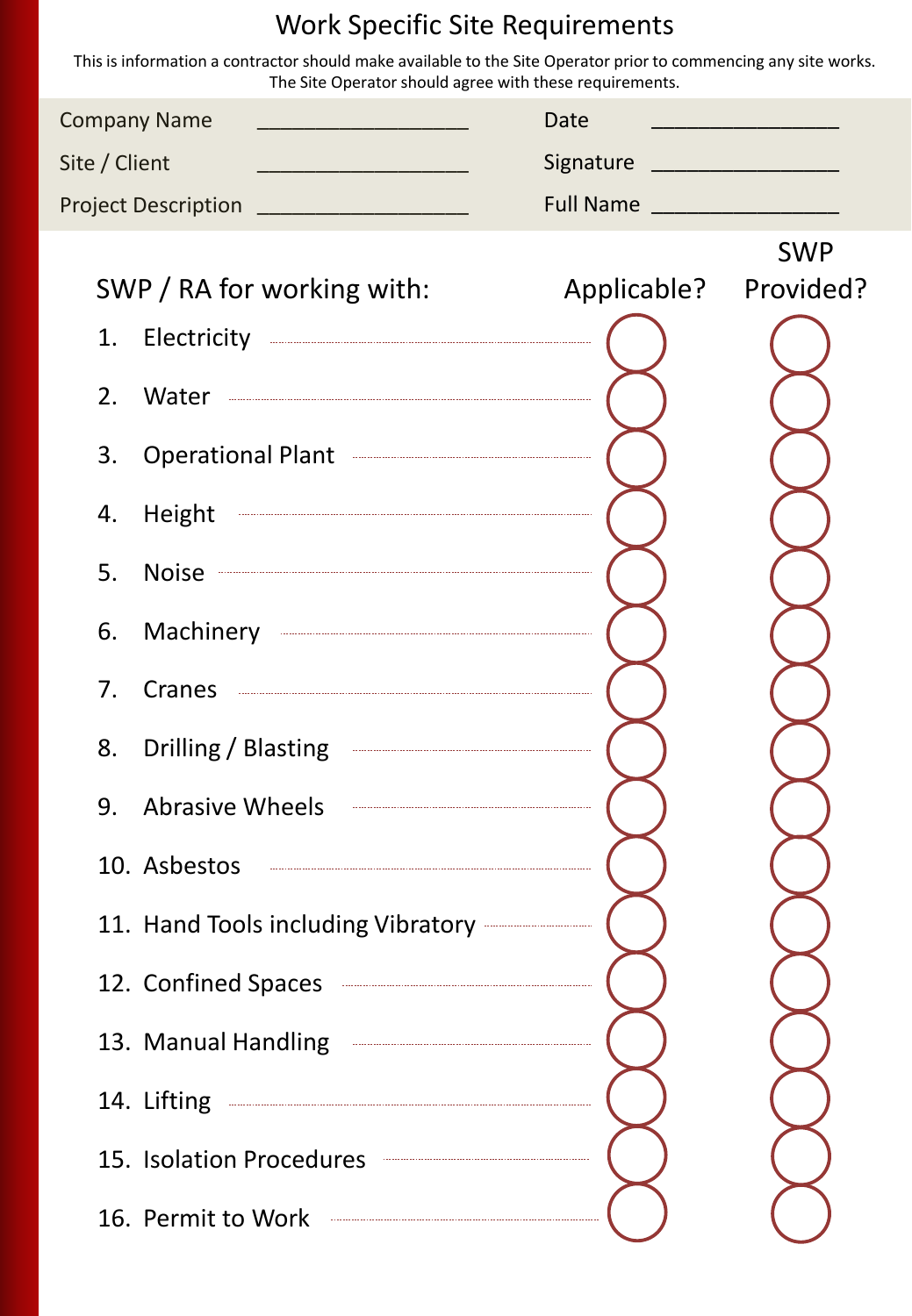## Basic Site Induction List

<span id="page-4-0"></span>This is information the Site Operator should make available to the contractor prior to any site works commencing

| <b>Company Name</b><br>Site / Client |                                                                                                                                                                                                                                      | Date<br>Signature ___________________ |           |
|--------------------------------------|--------------------------------------------------------------------------------------------------------------------------------------------------------------------------------------------------------------------------------------|---------------------------------------|-----------|
|                                      | Project Description ___________________                                                                                                                                                                                              | Full Name                             |           |
|                                      |                                                                                                                                                                                                                                      |                                       | Received? |
| 1.                                   | Emergency Procedures <b>Constant Construction</b>                                                                                                                                                                                    |                                       |           |
| 2.                                   | Signing In/Out Rules <b>Constant Contract Constant Constant Constant Constant Constant Constant Constant Constant Constant Constant Constant Constant Constant Constant Constant Constant Constant Constant Constant Constant Co</b> |                                       |           |
| 3.                                   | Site Specific Rules <b>Constant Contract Constant Constant Constant Constant Constant Constant Constant Constant</b>                                                                                                                 |                                       |           |
| 4.                                   |                                                                                                                                                                                                                                      |                                       |           |
| 5.                                   | Site Structure <b>Constitution</b> Site Structure <b>Constitution</b> Site Structure <b>Constitution</b>                                                                                                                             |                                       |           |
| 6.                                   | Welfare and First Aid Facilities <b>Constitution</b> and Einst Aid Facilities <b>Constitution</b>                                                                                                                                    |                                       |           |
| 7.                                   | House Keeping Rules <b>Manual Accord Relationship Rules</b>                                                                                                                                                                          |                                       |           |
| 8.                                   | Environmental & Waste Planning <b>Constitution</b> Province Constant Province Constant                                                                                                                                               |                                       |           |
| 9.                                   | Site Drugs & Alcohol Policy <b>Constant Contract Constant Constant Constant Constant Constant Constant Constant Constant Constant Constant Constant Constant Constant Constant Constant Constant Constant Constant Constant Cons</b> |                                       |           |
|                                      | 10. Authorised Equipment <b>Constant Construction</b>                                                                                                                                                                                |                                       |           |
|                                      | 11. COSHH                                                                                                                                                                                                                            |                                       |           |
|                                      | 12. Behaviour on Site <b>Commission Contract Contract Contract Contract Contract Contract Contract Contract Contract Contract Contract Contract Contract Contract Contract Contract Contract Contract Contract Contract Contract</b> |                                       |           |
|                                      | 13. Site Requirements for PPE                                                                                                                                                                                                        |                                       |           |
|                                      |                                                                                                                                                                                                                                      |                                       |           |
|                                      | 15. Authorisation and Appointments Plan                                                                                                                                                                                              |                                       |           |
|                                      | 16. Vehicle and Pedestrian Routes / Plan                                                                                                                                                                                             |                                       |           |
|                                      | 17. Incident Reporting Procedures (accidents / near miss) =                                                                                                                                                                          |                                       |           |
|                                      | 18. Co-ordination of Work Activity on Site                                                                                                                                                                                           |                                       |           |
|                                      | 19. Time Limitation on Works                                                                                                                                                                                                         |                                       |           |
|                                      | 20. Blasting Times                                                                                                                                                                                                                   |                                       |           |